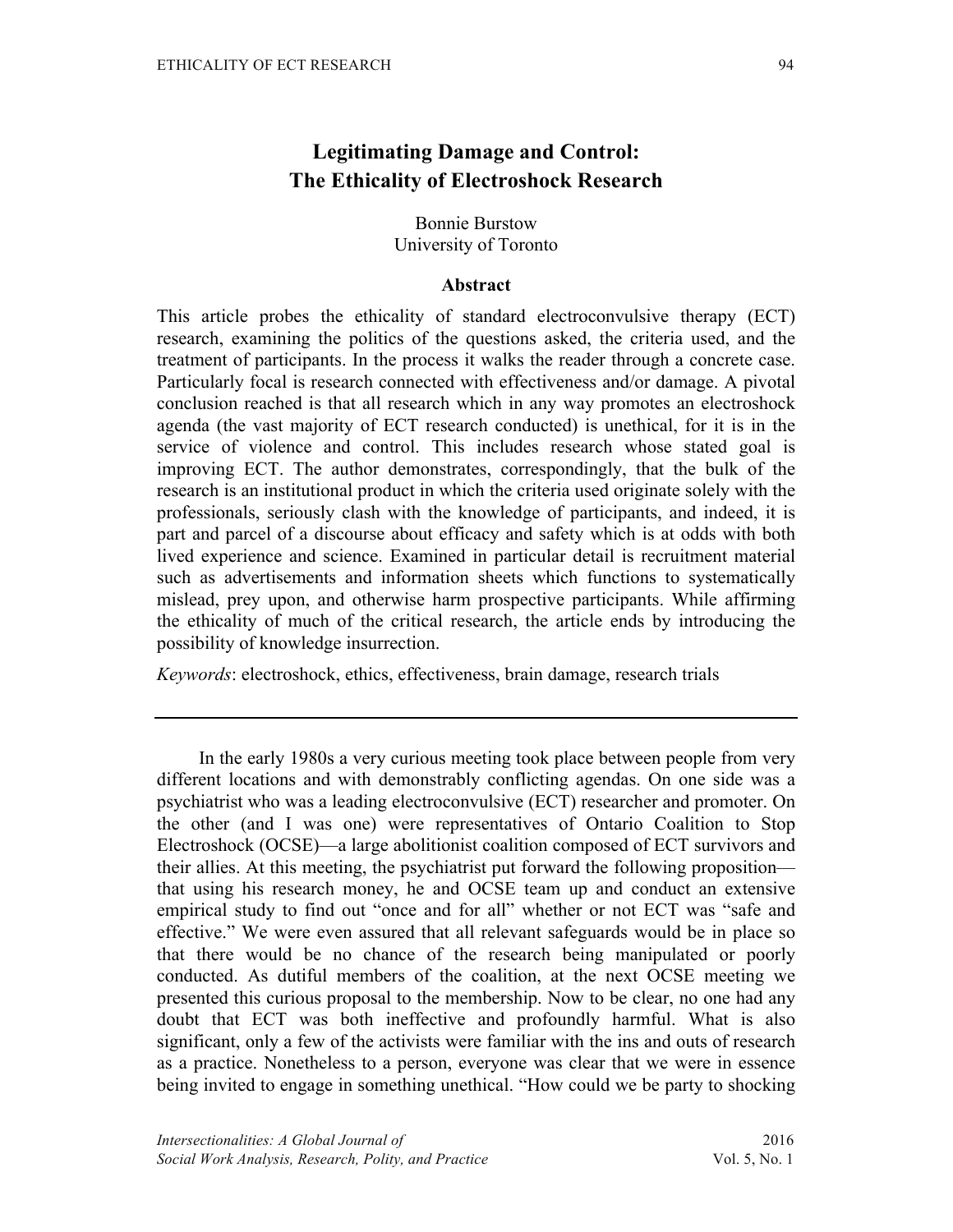people?" asked D in dismay. "Of course, no matter what, the data gleaned would end up saying what the shock docs want it to say," stated W. "Why in the world would we seek to find out what we already know?" exclaimed a third. I leave you with this incident as a touchstone in the investigation before us.

The topic of this article is the ethicality of standard everyday ECT research. I begin by discussing first the nature of ECT, then the ethicality of ECT as a "practice," for one cannot truly understand the tangle of issues surrounding ECT research ethics in the absence of this. The article proceeds to probe the ethics involved in mainstream ECT research, looking at both the role that research plays in ECT discourse and the more focal question of the treatment of participants. A highlight of the chapter—what makes many of these issues come alive—is a walk through the beginnings of a concrete case—recruitment for a very particular ECT trial which caused a stir in the survivor community. Questions asked with respect to the case are: Why were survivors around the world so upset about the advertisement for participants (for upset they surely were)? And what is wrong with what is happening here? More generally, the questions posed in the article are: Why is research being conducted on ECT? Who determines what is asked? Who decides what serves as indicators of "improvement"? Why are professionals still asking about effectiveness? Whose interest is being served? How are we to understand the "power/knowledge" thereby created? How are gender and age implicated? Are there any circumstances in which ECT research is ethical? And if so, what and why? How do recruitment practices exacerbate the problems already inherent in the constitution of ECT trials? If ECT involving human subjects is unethical by its very nature, do standard ECT research practices introduce additional layers of unethicality, and if so how and why? And finally, what might ethical research with respect to ECT look like?

#### **ECT as Practice: The "Facticity," the History**

While all treatment is embedded in knowledge, which in turn, to varying degrees, is a product of and is legitimated by power relations—hence Foucault's (1980) term "power/knowledge"—this reality is particularly poignant when it comes to ECT. ECT is a "treatment" (read power/knowledge practice) that originated in fascist Italy in the late 1930s. Its very origin, that is, speaks to the issue of power and control. It was inspired by the sight of hogs en route to the slaughter being stunned and thereby rendered controllable via the use of cattle prods. The fact that its very first recipient was a homeless man is also suggestive (for details, see Frank, 1978).

ECT consists of delivering sufficient electricity to the brain to produce a grand mal seizure. It is delivered in a series, generally with two "treatments" delivered weekly in Canada and the United States and three in the United Kingdom. Terms typically used to refer to current ECT are "new," "improved" and "modified" (for example, see Abrams, 2002). While the terms "new," "improved" and "modified ECT" are so standard as to be common parlance, and while they appear to suggest that profound modifications were made to ECT recently, in point of fact, the major modifications were made in the early 50s (what is significant here, calling it "new" and "modified" serves to create the misimpression that the myriad of voices which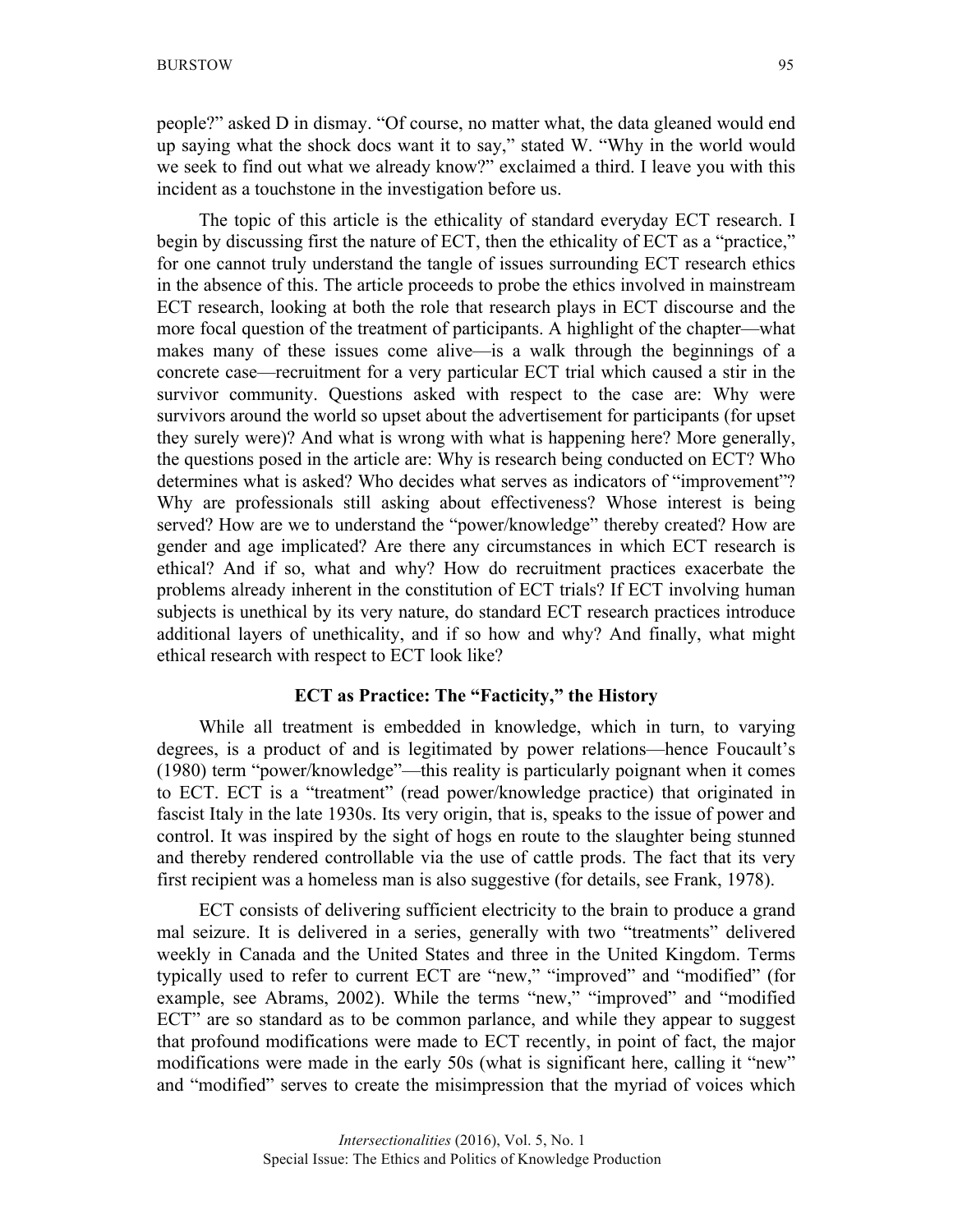rise up against shock are irrelevant for they are complaining about a prior method). These modifications include the use of muscle relaxants so that people will not break bones from the seizure, the use of different kinds of current, the application of oxygen during the delivery of the current, and the use of unilateral shock<sup>1</sup> (for details on the above, see both ECT proponents such as Fink, 2009, and Shorter and Healy, 2007; and ECT critics such as Breggin, 1991, Frank, 1978, and Burstow, 2006).

It is clear that from the start, damage was intended and controlling "the patient" via damage was the goal. In this regard, along with lobotomy, ECT was initially hailed as one of what was termed "brain damaging therapeutics" (see Freeman, 1940). Correspondingly, in explicating ECT, leading shock advocates transparently used as indicators of success post-shock behaviour that has all the signs of being a product of brain injury. By way of example, Fink, Cahn, and Green (1958) wrote,

When a depressed patient, who has been withdrawn, crying, and has expressed suicidal thoughts, no longer is seclusive and is jovial, friendly and euphoric, denies his problems and sees his previous thoughts of suicide as "silly," a rating of "much improved" is made. (p. 113)

That the person is intentionally being controlled through damage is painfully evident. Indeed, what is involved here is curing the person of their misery (and hence in addition, the problems that they may pose for others) by "curing" them of the ability to think and to understand. What is more explicit still, witness this statement by early ECT pioneer Abraham Myerson (cited in Ebaugh, 1942, p. 37):

These people have … more intelligence than they can handle, and the reduction of intelligence is an important factor in the curative process. I say this without cynicism. The fact is that some of the very best cures that one gets are in those individuals whom one reduces almost to amentia.

A note in passing, I am aware of the tensions between parts of the disability movement and the critical and anti-psychiatry movement over the use of the term "brain damage" here (for a hard-hitting critique of such usage, see Withers, 2014), and I would like to reaffirm here that people thereby impaired are every bit as valuable as everyone else, moreover, that all disability is to varying degrees a social construct. That said, the point is that harm and brain damage as materially and traditionally understood happened, was intentional, and it was blatantly in the service of control. This type of harm indeed is ECT's raison d'être, as it were, the way in which it "works." What has survived of this legacy is the very same control, the same "diminishment" of self, reconfigured as success. Indeed, as Breggin so astutely put it, there is a one-to-one correlation between the effectiveness (that is, what is deemed as effective) and the damage done. The only difference is that brain damage stopped being acceptable—hence the ECT discourse shifted to one of damage denial

<sup>&</sup>lt;sup>1</sup> Unilateral ECT involves the placement of both electrodes on the non-dominant hemisphere; whereas in bilateral, one electrode is placed on each hemisphere. Despite the credibility gained by the use of the term "modified," as if the old and problematic has been replaced by the new and benign, significantly, bilateral shock has not been superceded. Both forms continue to be used, hence the inclusion of bilateral in the extensive study by Sackeim et al. (2007).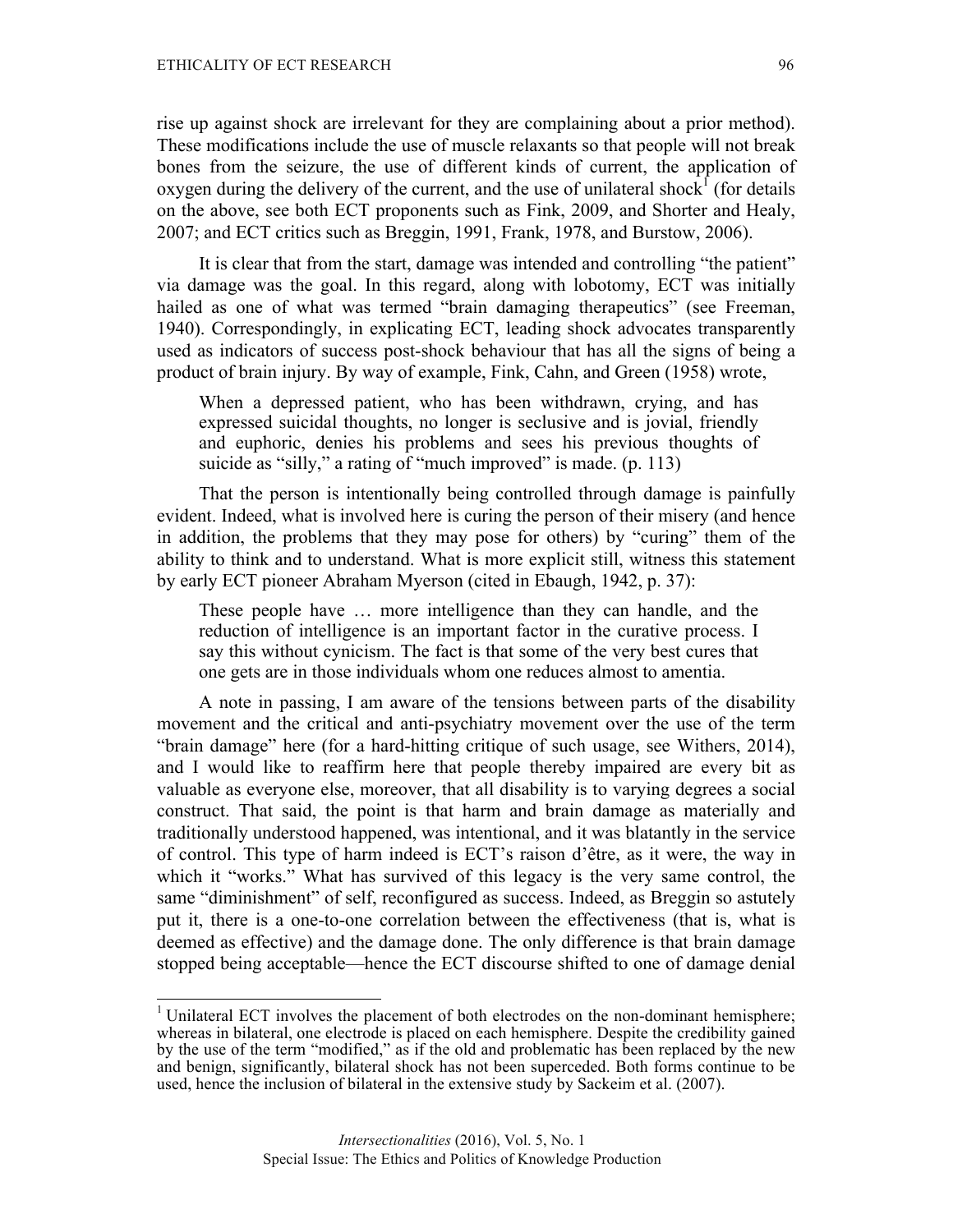(in this regard, contrast Fink, 1957, with Fink, 2009). In short, the new agenda (read research agenda) was to "find" that there was no brain damage, while constructing the very behavior which is the product of damage (as traditionally understood) as proof of "effectiveness." The inherent contradiction here is: to validate shock and validate the industry (the purpose of the research), research must continually prove that ECT is something other than it is.

A further ethical problem enters in as we look at who is given shock and why. As explicated and documented by Burstow (2006), almost from the beginning two to three times as many women as men have been electroshocked. The standard explanation is that this is because women are more often depressed, and ECT is recommended for depression. However, as the Electro-convulsive Therapy Review Committee (1985) concluded, women are given shock two to three times as often as men irrespective of diagnoses. What further deepens our understanding of the control of women that is involved, often the reasons are blatantly sexist. Witness, in this regard, the following conversation which took place between survivor Wendy Funk's husband and her doctor as prelude, as it were, to her receiving shock:

"Can't you tell her to . . . spend more time at home?" Dr. King asked.

"I try but she doesn't listen to me," Dan joked.

"So you can't control your wife's behaviour?" Dr. King asked.

(Funk, 1998, p. 15)

Correspondingly, as Burstow (2006), Warren (1988), and decades of survivor testimony have shown, as a result of this brain-damaging treatment and this gender bias, women's lives are at once diminished and made significantly harder. Here, by way of example, is a typical statement by a woman shock survivor:

I'm missing between eight and fifteen years of memory and skills … I was a trained classical pianist … Well, the piano's in my house, but … it just sits there. I don't have that kind of ability any longer … People come up to me … and they tell me about things we've done. I don't know who they are. I don't know what they're talking about … Mostly what I had was … modified shock, and it was seen as effective. By "effective," I know that it is meant that they diminish the person. They certainly diminished me. (Phoenix Rising Collective, 1984, 20A-21A)

All this being the case, to return to the Myerson quotation, it is clear who is being viewed as having "more intelligence than they can handle." Correspondingly, given these attitudes and this way of proceeding, electroshock has understandably been labelled a form of violence against women (Burstow, 2006).

It is often assumed that people of colour similarly are overwhelmingly in jeopardy of ECT. While statistics relevant to such a determination are but seldom kept, as counter-intuitive as this may seem, in point of fact, a far higher percentage of white people are subjected to electroshock. In this regard, the Texas statistics are typical. In 2007–2008, 1,423 white people were subjected to ECT as contrasted with 100 Blacks, 183 Latinos, 40 Asians, and 14 designated as "other" (Weitz, 2009). By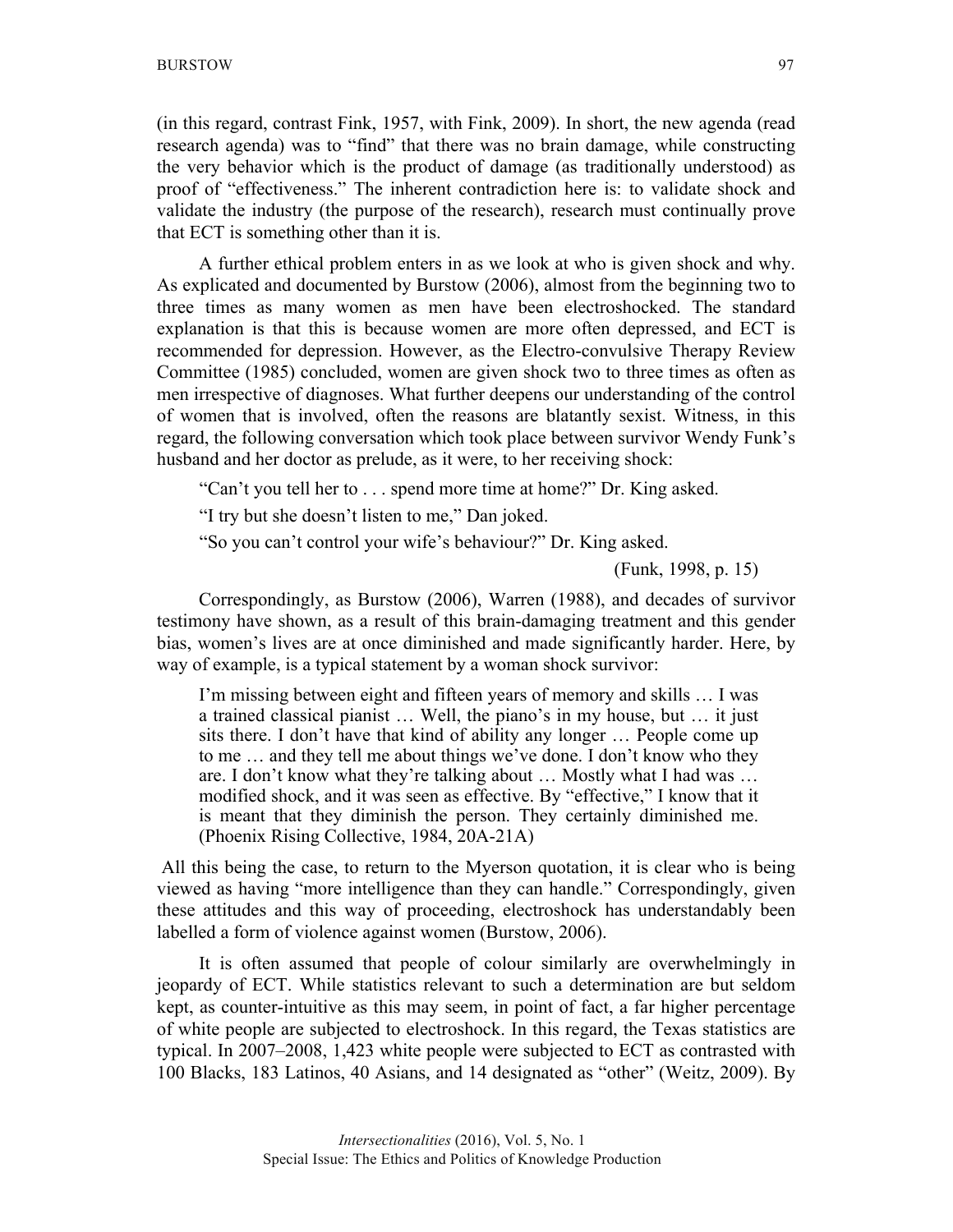the same token, testimony suggests, it is the middle class, not the poor, who are disproportionately electroshocked (Burstow, 2006). As such, ECT is correctly theorized as principally an attack on white middle class women.

It is beyond the scope of this article to fully make sense of what must seem anomalous here, for without question poor people and people of colour are disproportionately subjected to psychiatry (Ben-Moshe, Chapman, & Carey, 2014). However, one way of understanding this seeming anomaly is to take in the very specific historic trajectories that have figured in the management of people deemed mentally disturbed; and in this regard, ECT may be seen as roughly in the tradition of the rest cure—a 19th-century psychiatric imposition overwhelmingly inflicted on white middle and upper class women (Burstow, 2015). All of which serves as a cautionary note that history is very particular and that additive approaches to understanding oppression, whether simple or even of an intersectional nature, can at times be an obstacle to understanding. That said, while the figures are not as dramatic as with gender, there is one other subordinated location that likewise puts one in extra jeopardy of ECT—being a senior. To cite a statistic in this regard, in Texas in 2007–2008, 40 people 60 years of age were given ECT as contrasted with 13 people 20 years of age (Weitz, 2009). Given that seniors are also disproportionately drugged, a disregard for the damage done seniors can clearly be hypothesized here.

That said, the major research points made to date are that the bulk of ECT research is in the service of the ECT industry and, moreover, generates knowledge lacking in integrity. This notwithstanding, there is also a pocket of both mainstream and critical research that is conducted with comparative integrity. And while some of this research, too, is ethically problematic, conclusions can nonetheless be drawn from it.

#### **What Does the Best Research Establish? And What Are the Implications?**

Not surprisingly, given the forgoing, the most well-conducted research establishes that ECT indeed damages the brain and extensively impairs memory and other cognitive functioning (see, for example, Weinberger et al., 1979). This research, I would add, meshes with and indeed confirms what survivors have testified for years (see, for example, Coalition Against Psychiatric Assault, 2005), with the impairment to varying degrees permanent. Of particular significance is Sackeim et al. (2007)—the largest study in shock history. A longitudinal study (in itself a rarity), it involved 7 different community cites, 347 shock recipients, and it included 6-month follow-up. The importance of Sackeim et al.'s work cannot be overstated, for it establishes—to a point way beyond what is needed to establish statistic significance—that irrespective of the type of ECT used, ECT always causes brain damage, always impairs thinking, always results in memory loss (memory of autobiographical details in particular), that women and elderly (the main recipients of ECT) incur the most extensive damage, and minimally, 6 months later, that this damage persists. A formidable finding, I would add, which becomes more formidable still if read in the context of a clarification by Breggin, (2007, p. 83), who wrote, "If traumatic damage has persisted for six months, it is likely to remain stable or even grow worse." Now if we take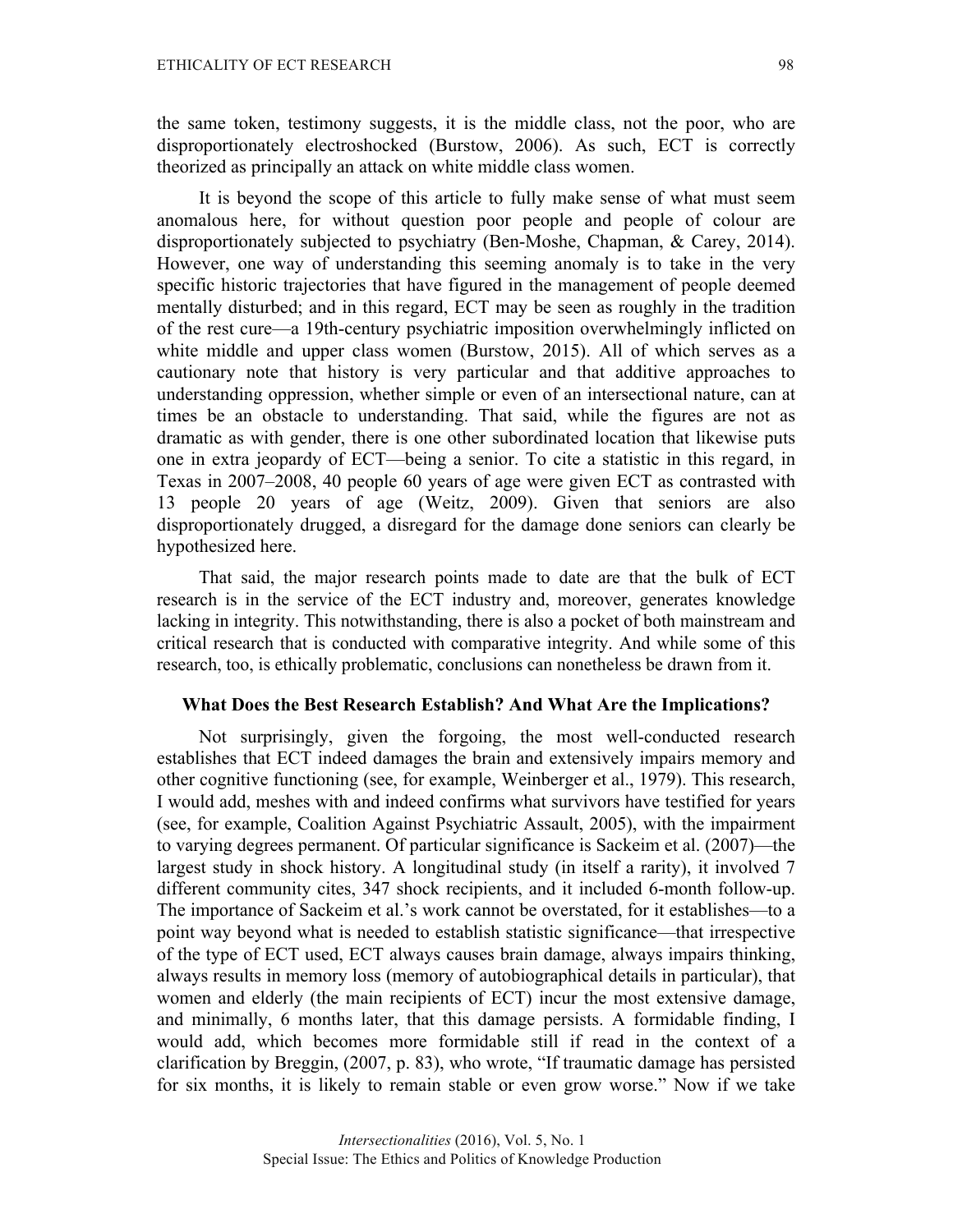seriously what this study establishes, ECT of any kind should be ruled unethical. Nor do we have a need for further study. Tellingly, however, while the Sackeim et al. study is what we normally think of as definitive, most psychiatrists and most researchers never so much as mention the study, in short so conduct themselves as to "disappear" it from the discourse (see in this regard Fink, 2009; Enns & Reiss, 2015). Why? Because discovery, as we traditionally understand it, is not the purpose of ECT research as standardly conducted.

Just as damage is confirmed by the better research, effectiveness is called into doubt. Of particular significance, Ross (2006) and others have established that despite the fact that ECT is deemed effective in "the treatment of depression," even with the use of dubious indicators of effectiveness (more on this issue below), it does not outperform placebo after the first 4 weeks. In other words, people (read women) are being impaired and brain-damaged for nothing.

The implication is that the administration of ECT is unethical, that it damages people—women and seniors in particular—and the practice should be discontinued. Now if we applied this implication to its use in research, presumably, a parallel conclusion would be reached. That noted, the bulk of ECT research seems readymade for a Foucauldian critique—that is, it is not about discovery grounded in ethical practice or indeed any kind of discovery, but about control, power-over and validation. Such then is the backdrop and my opening reflection. Time to home in more closely on the research per se.

#### **The Bulk of ECT Research: Its Nature, Its Ethicality**

You would think that there would no longer be a need (if ever there was such a need) to do research into ECT's effectiveness, given Ross's (2006) finding. Nor need anyone investigate the existence of brain damage or memory loss, given the unequivocal findings of Sackeim et al. (2007). After all, we now have answers that by conventional standards are nothing short of definitive. And yet the research continues. Who decides that ECT should continue to be researched—this despite the fact that we now have credible answers about both safety and efficacy even by conventional standards? And who benefits from the research? While there are notable exceptions to be sure, overwhelmingly, those with a vested interest in ECT continuing and, more to the point, those whose interest lies in constructing ECT as safe and effective (the shock industry, the ECT research industry itself), for this in essence is what the research does. It consists of studies typically lacking explicit criteria, and which conclude that ECT is benign and/or effective, thereby generating the "knowledge" that constructs it so.

So is such research ethical? Demonstrably not. It is in essence a power play used to establish a narrative that clashes with experience and that at once obscures and legitimates the damaging of human beings. The larger dynamics of the process being alluded to here plays out as follows: Poorly conducted studies of very little duration are amply funded and conducted. The research takes place over a few weeks and generally establishes a minor degree of effectiveness for that period only.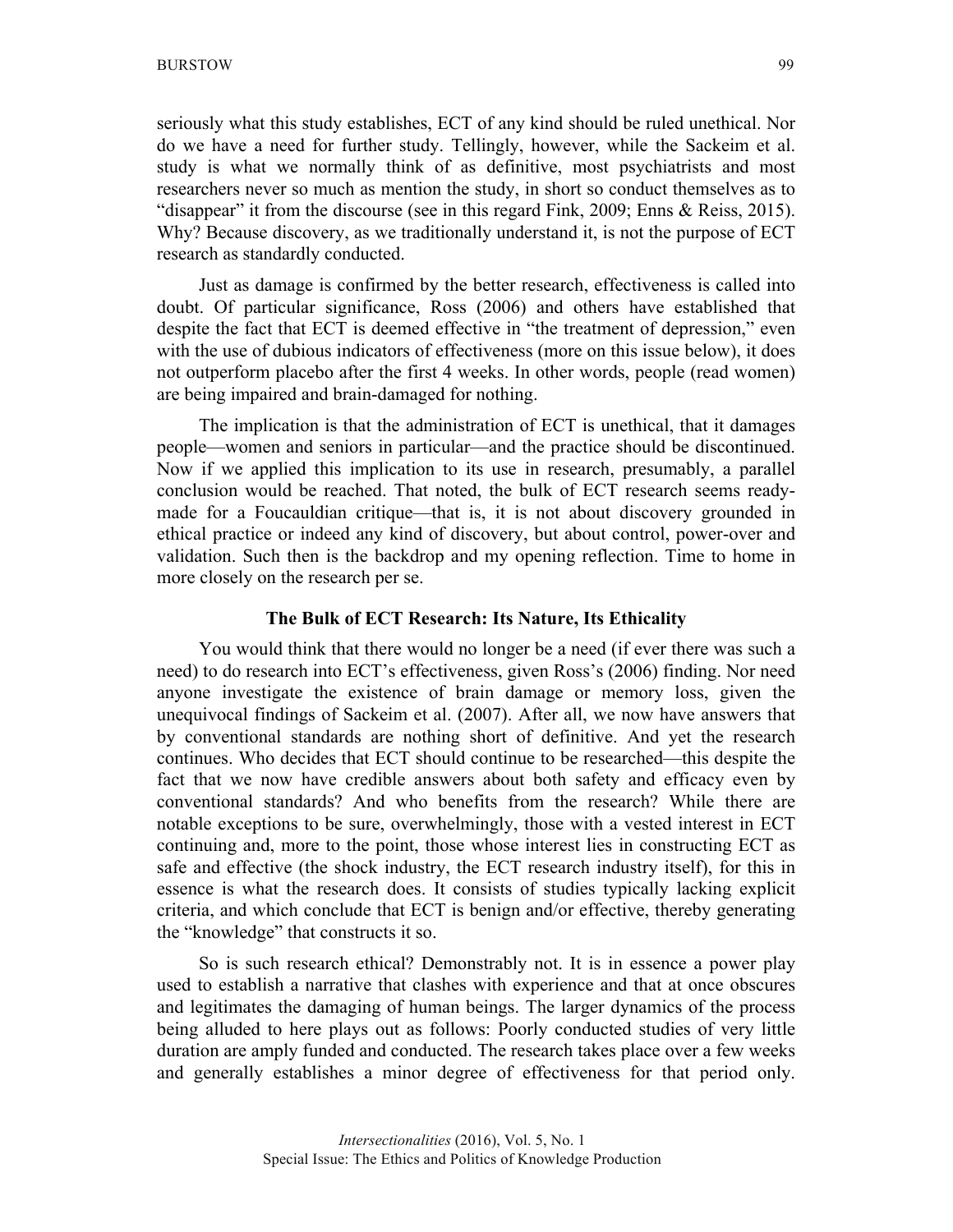Correspondingly, what is largely avoided are longitudinal studies, for in these we see the hidden reality of ECT; not simply that there are damaging effects but that these damaging effects continue. Doctors consult such trivializing studies (available in the Cochrane library). These practices in turn at once legitimate the unethical ECT practices and validate the ECT providers. What adds insult to injury, even by conventional measures, this research is woefully substandard. Consider in this regard Read and Bentall's (2010) demystification of all four effectiveness studies positively referenced in Shorter and Healy (2007)—research, that is, being upheld up by the industry as stellar "proof" of effectiveness:

Three of them … had no control group, vague or nonexistent definitions of "recovery," and the people assessing the recovery were either the hospital staff or not identified … In the fourth … there was no definition of "improved" and no mention of who decided who was improved. (pp. 334–336).

The seriousness of what is involved here is drawn home by survivor testimony. The point is, as leading radical research theorists such as Schostak and Schostak (2008) have so poignantly reminded us, research is never innocent. And use of the standpoint of the professional (e.g., the nurse who ticks a box indicating that the patient has improved) is highly problematic, for it is the standpoint of someone who equates control with improvement. Indeed, not only is there a disconnect between the goals of survivors and those of the professionals, there is a huge and equally profound disconnect between the "criteria" used by professionals to establish "improvement" (e.g., the patient is no longer complaining) and the criteria by which the survivor judges (e.g., I can't remember details of my life). That disconnect is most visible in Van Daalen-Smith's research into ECT. Significantly, Van Daalen-Smith (2011) interviewed both women who had just received ECT and their professional caregivers. In all cases, the caregivers saw "improvement"; in not a single case did the survivor. That noted, I leave you with these words of shock survivor Wendy Funk, who rejigs the concept of "effective" as she critiques professional "knowledge/discourse" in a way that only a survivor can:

When you hear that ECT is new, improved and safe, it's an obvious lie. When you hear that they don't know exactly how ECT works, it's a lie. But when you hear that it is effective, well, it's true. It is very effective in causing closed head injury/memory loss, which inevitably alters lives. (Inquiry into Psychiatry, 2005, Electroshock, tape 1)

To date, I have emphasized effectiveness and safety studies that involve the application of shock, for these form the bulk of the conventional ECT research conducted. There is one other common type of mainstream ECT research that bears mention, for it seems on the surface acceptable—studies to try to discover the mechanism involved in what are conventionally considered the worst physical effects of ECT—the overheating of the brain during the procedure, for example this in the interest of some day being able to alleviate them. Let me suggest that to varying degrees, this research is likewise problematic. While obviously, harming people less is preferable to harming them more, such research must been seen in the context of the larger institutional discourse. Besides that ECT will always harm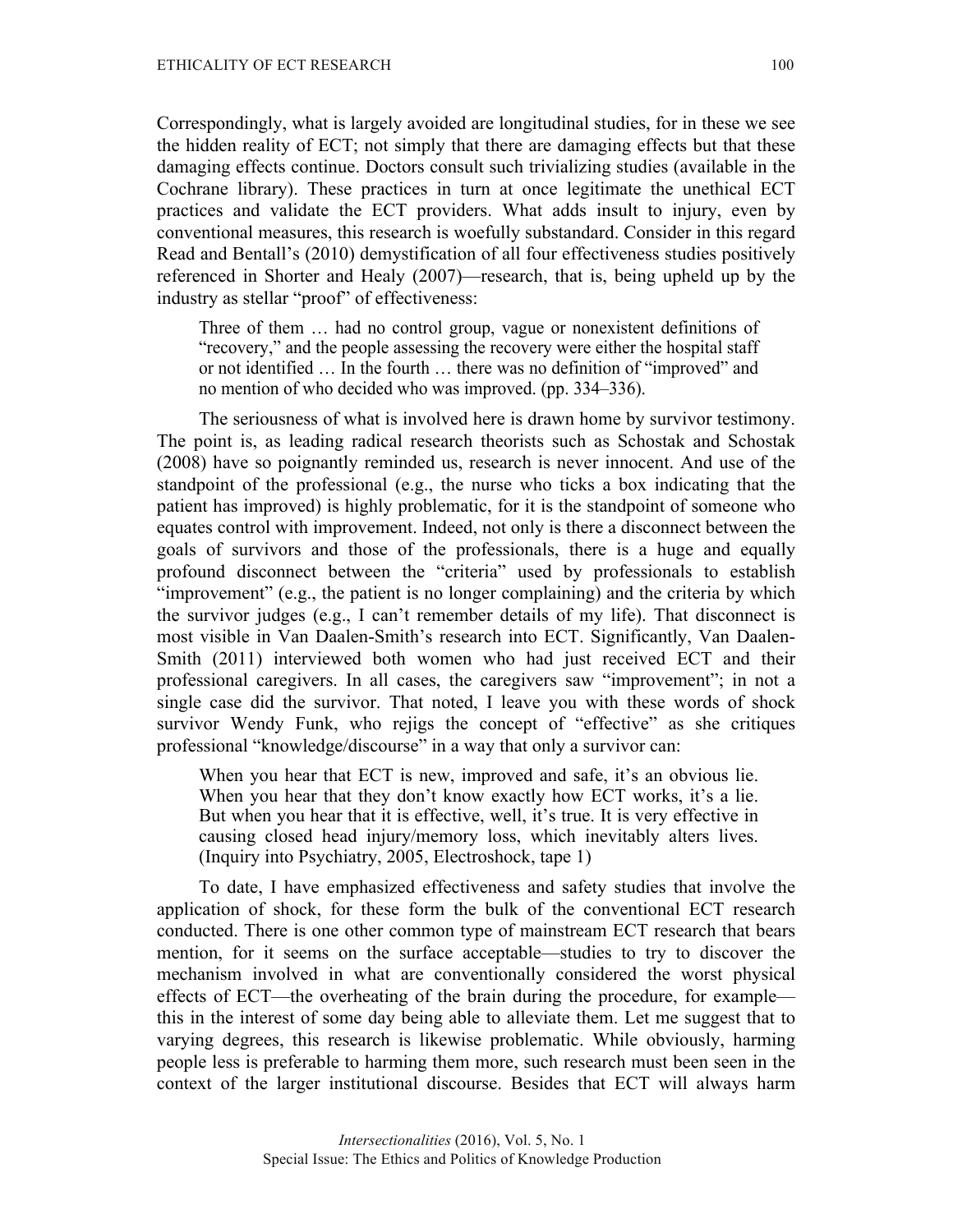people—damage, you will recall is its modus operandi— such research functions to reinforce the importance of ECT. To put this another way, it constructs ECT as a treatment to be preserved—something, as it were, with just minor problems attending it that diligent practitioners are working on. As such, it becomes yet another strand in the "new and improved" narrative—all of which serves the industry at the expense of the population that it allegedly serves.

That said, thus far we have examined ECT research largely in reference to the institution and its discourse, and we have found conventional ECT research morally wanting. What goes along with this, we have concluded that all research that directly or indirectly serves to promote ECT (the vast majority of ECT research) is, by the very fact of doing so, unethical. Zeroing in on the issue of participants adds a whole new layer to the analysis.

#### **Participants**

Most research on ECT involves participants; and in most cases, some or all of the participants are subjected to ECT. As subjecting anyone to electroshock is unethical given the injury that has already been established, this research is de facto unethical. Ethics is further compromised if insufficient information is given, if the information provided is false or misleading, and if vulnerable people are being preyed upon. My review of the trial literature reveals, and works such as Andre (2009) have suggested, that such is routinely the case. How is this duplicity and preying accomplished? Standard ways that have surfaced in my investigations include trivializing, rendering invisible, or downright denying the damage done by the process; decentring ECT so that it appears to be a minor part of the process; writing about ECT in way that suggests that it is safe and effective; and specifically targeting people who would see themselves as in trouble. Indeed, people are not even being told that the treatment is controversial. In addition, vulnerable people are specifically being targeted and given reason to believe that they will benefit from "the treatment" moreover that others will benefit from the "knowledge" thereby generated. What is compromised in all of this is the safety of participants, respect for people's vulnerability, and the right to know exactly what it is that one is consenting to—both what it means for oneself and what it means for others. In unpacking the ethicality so that the complexities of what is confronting us can be more fully appreciated, the next section walks through a concrete case of recruitment.

### **A Case Study**

In mid-2012 recruitment began on a Centre for Addiction and Mental Health (CAMH) study on ECT. The purpose of the study was to learn more about the overheating and inflammation of the brain during regular administration of ECT, so that eventually something might be found to stop the overheating (a relatively new avenue of research, as already noted, so geared as to contribute to the "new and improved" narrative). What the participant would be subjected to was ECT, along with magnetic resonance imaging (MRI) and positron emission tomography (PET) scans both before and after the treatment. While some changes were eventually made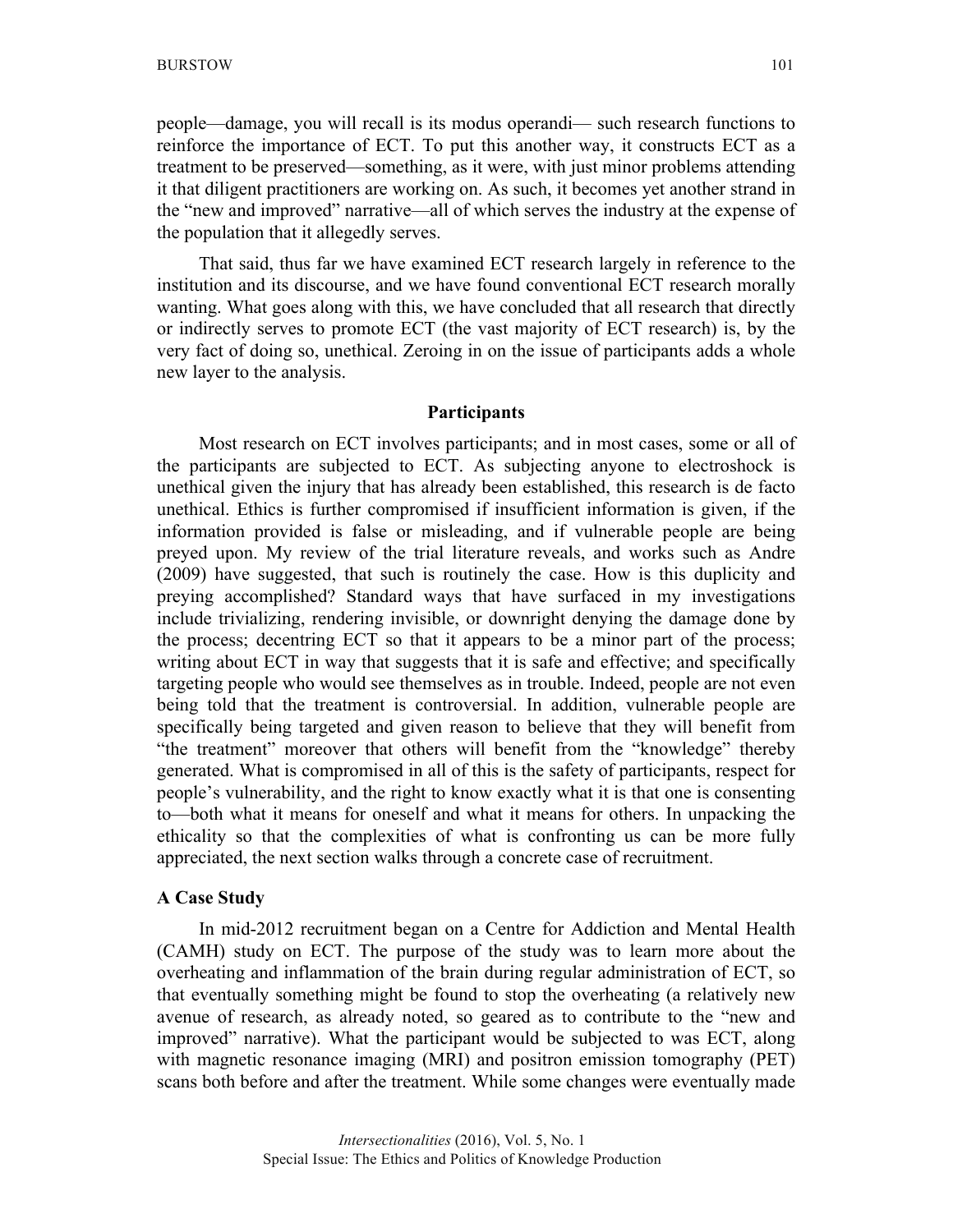in the protocol in response to an official complaint, initially the principal target of the recruitment was the general public, with the prospective participants given strong reason to believe that they would benefit. Relevant outreach and other participant material included: an advertisement on Craigslist, the Inflammation and Electroconvulsive Therapy Study Information and Consent Form, and the ECT Study Brochure  $(n,d)$ .<sup>2</sup> Read through the documents and it becomes progressively clear that what is involved here is preying on vulnerable human beings, trivializing the operation to which they are "consenting," and insinuating that ECT will benefit them. Examining the documents one by one is a good place to start, beginning with the Craigslist advertisement, for it is with its sudden appearance on Craigslist that shock survivors throughout the world took alarm. Indeed, I personally came across the advertisement precisely because survivors were upset and wrote to me asking if I could find a way to stop what was happening (personal communication, August 10– August 18, 2014).

The Craigslist advertisement in question was posted under the category "Etcetera Jobs"—a reality which itself alarmed people. The title was "Do You Suffer from Depression that Has not Responded to Medication?" It proceeded to invite people to take part in a study on ECT. There was no mention of adverse effects arising from the ECT. Correspondingly, the crux of the advertisement is the following passage:

*Did you know:*

- *50–80% of people achieve remission after ECT*
- *ECT works by telling the brain to create new cells*
- *Treatment is given while you are asleep (general anaesthetic) for 5–10 minutes*
- *Half of the people who receive ECT are not staying in hospital.*

Toward the bottom of the advertisement was contact information, assurances of confidentiality, and the words "compensation provided."

What is evident throughout this advertisement is that vulnerable people were being preyed upon, with the problem compounded by misleading information, a trivializing of the procedure, lack of information, and innuendo. By way of example, the very placement of the advertisement under "Etcetera Jobs" signalled that the receiving of ECT is something innocuous, much like accepting any other part-time job (as opposed to something that could endanger one). In what job that we know of is the person strapped down, is the brain convulsed, and is the worker deprived of their ability to navigate life? Other examples of trivialization include: telling potential participants that it is a 5–10 minute procedure (the impression is thereby created that this is something very minor), and leveraging people's identification of

 $2$  For all of these documents, see http://coalitionagainstpsychiatricassault.files.wordpress.com /2014/03/camh-study-material.pdf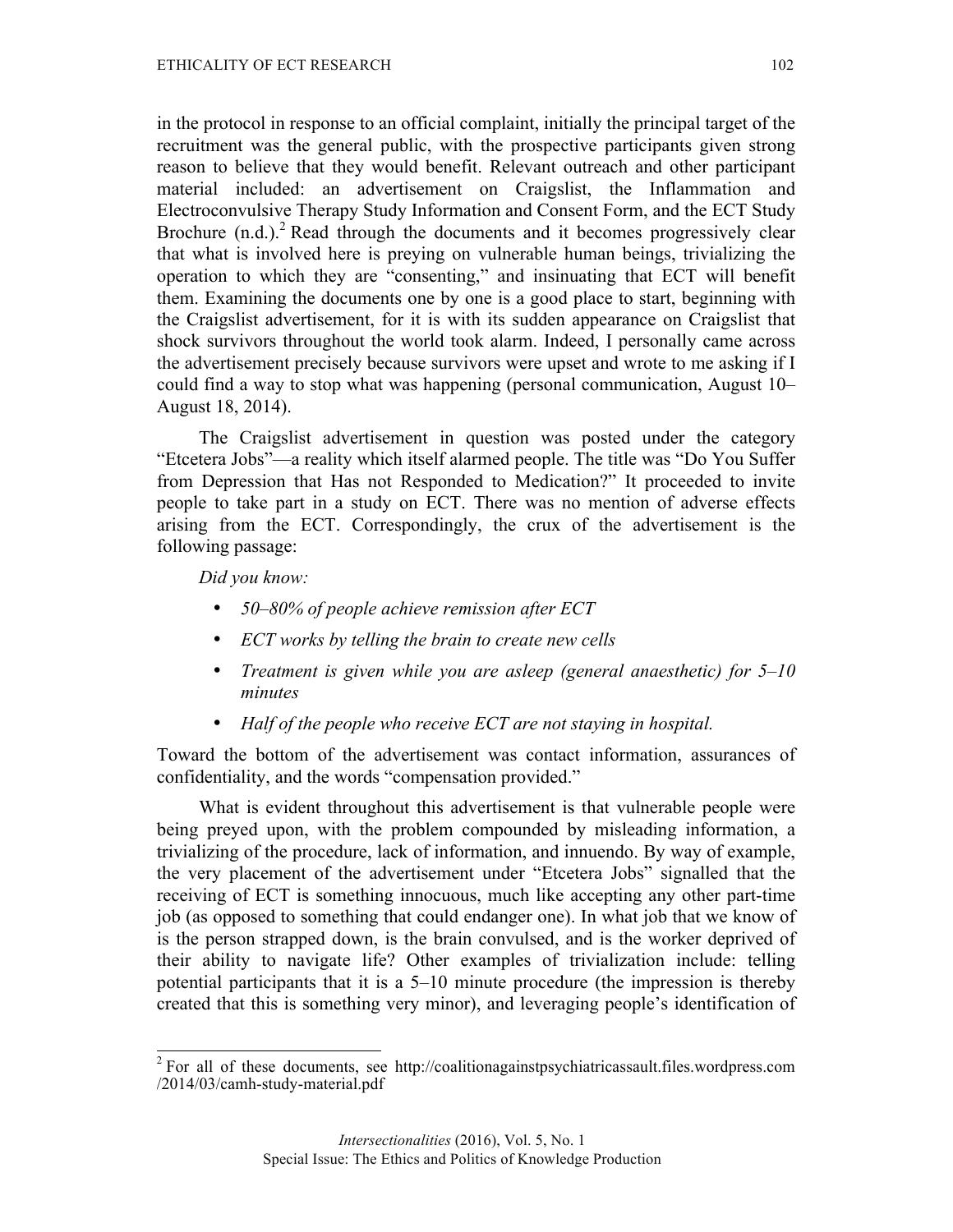"outpatient treatment" as minor by providing statistics on the percentage of people who receive ECT without being "in hospital."

The misleading nature of the advertisement reaches a new height with the words "ECT works by telling the brain to create new cells." Besides that this is infantilizing (does the explanation offered here not sound like the sort commonly given to small children?), what is involved here more seriously is a now standard albeit relatively new duplicitous claim about ECT—that ECT is benign in that gives birth to new brain cells. Is this claim totally false? Not all of it. An explanation: While the killing of cells is standard in ECT, it is indeed the case that some new cells are generated (called "neurogenesis"). This is currently so constructed by the industry as to look like a good thing, to use the words of the advertisement, how ECT "works." Besides, however, that the new cells are abnormal (as contrasted with the perfectly normal cells that have been destroyed), as clearly demonstrated by researchers such as Zarubenko, Yakovlev, Stepanichev, and Gulyaeva (2005), the very fact of the neurogenesis constitutes additional proof of ECT-engendered brain damage, for damage is precisely what leads to neurogenesis. By this sleight of hand, what is actually the product of brain-damage and proof thereof, is constructed as a good outcome and indeed the therapeutic mechanism.

What compounds the problem, who was being sought out, who the advertisement is demonstrably aimed at, is precisely people who might be willing to try anything—people desperate, people for whom nothing appears to work. They see the duplicitous remission statistics—and are prompted to think, if this works for others, why not me? A second dimension of vulnerability being leveraged ties in with poverty and the monetary inducement involved. Note the word "compensation" at the end of the advertisement. Read this word in the context of the placement of the advertisement under "Etcetera Jobs," and a clear picture emerges. The point is, the people being targeted are not only depressed, they are likely so depressed that they cannot easily make ends meet, may not have held down a full-time job in years. They go onto Craigslist hoping to pick up some part-time work. For what appears to be but 10 minutes of their time, seemingly, they can at least temporarily alleviate their financial distress.

The second piece of recruitment literature (the brochure) was overtly aimed at people who are already slated for or are currently receiving ECT "for the first time," though it was also provided to the general public. Of course, the fact that people currently undergoing ECT are being asked to give consent itself presents a problem. In the state of depression and confusion, coupled with the desperate desire to seem cooperative so common to those in this situation, can people truly be said to give consent?

That noted, the brochure likewise addressed people depressed, provided the same statistics on remission rate, and made the identical claim that ECT "works by telling the brain to create new brain cells," all this under the misleading title "ECT Works Very Well." It is with this document additionally that the psychological inducement to contribute to the creation of beneficial knowledge is most clear. Besides that the research is called "cutting edge," what was suggested in the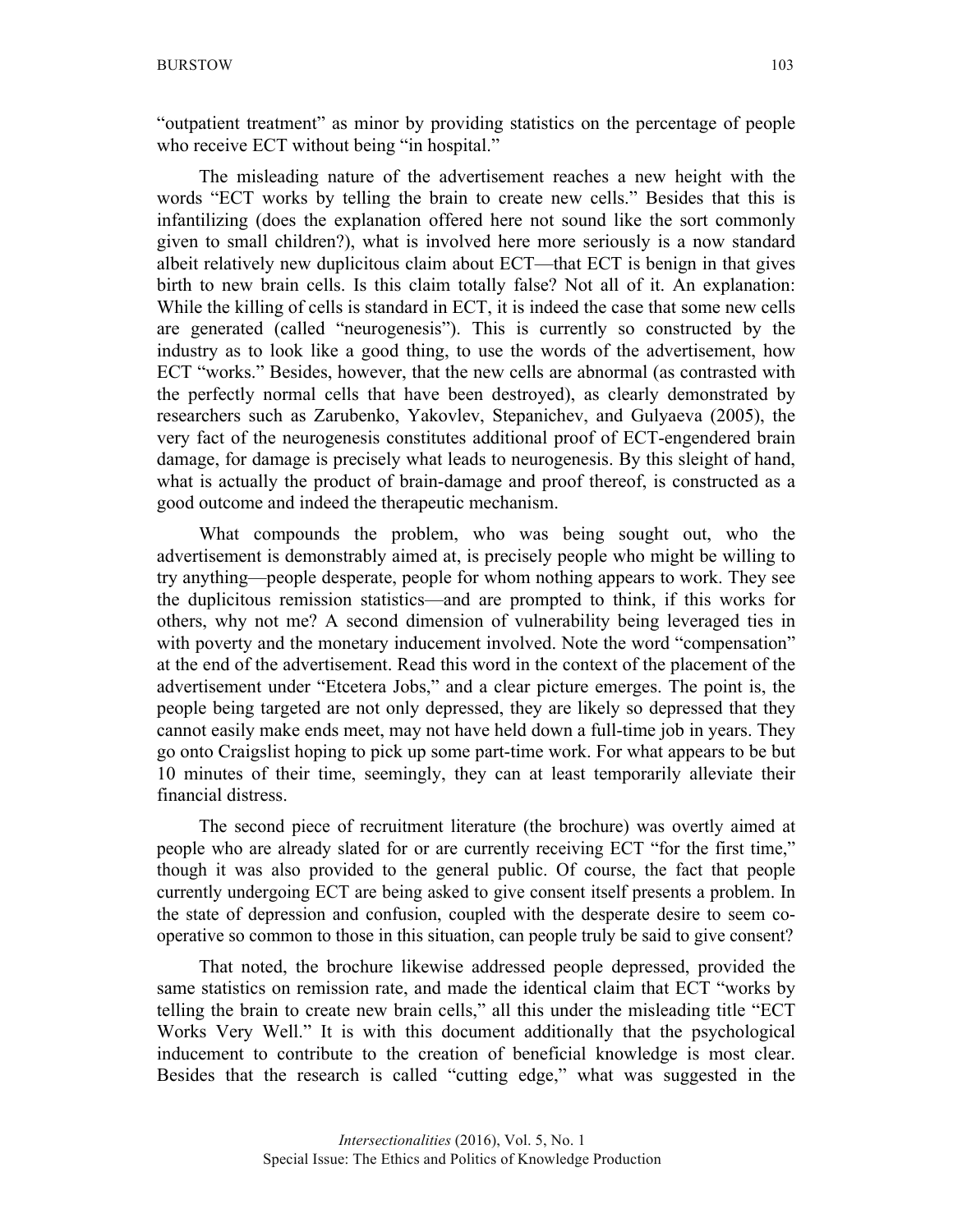brochure is that the knowledge gleaned through this research can make this good procedure even "better."

The final document was the study information and consent form itself. Herein considerably more information is provided. Potential participants are told the order of what is to occur. And all the procedures involved are spelled out. Correspondingly, certain risks are specified, including the risk of memory loss. Significantly, however, the risks of ECT are greatly minimized: first by positioning them last—that is *after* the risks posed by the each imaging devices (thereby making ECT look even less dangerous than having an MRI); secondly, by leaving out such details as brain damage; moreover, by the inclusion of such statements as, "The ability to acquire new memories recovers completely usually a few months after the treatment." It is as if the studies which establish otherwise never existed.

It is with this final document that the details of the compensation per se were spelt out. The entire section was bolded so no one could miss it. Under the title "Reimbursement" prospective participants were informed, "You will be paid a total of \$645 in recognition of your time involved in the whole study." Not only is this problematic by anti-oppression practices standards, it would appear to be incompatible even with highly conventional codes of ethics as articulated by national bodies, for they explicitly specify that recompense cannot be such that participants are induced to do what they would otherwise not (see, for example, Panel on Research Ethics, 2010). The point is that who is being reached out to are vulnerable souls who are badly depressed, perhaps so depressed that they can barely drag them out of bed. I would remind readers in this regard how little people are paid on social assistance—the plight of many a psychiatric survivor—and you can readily see that what is being offered constitutes not a small, but an appreciable inducement.

What happening here? By withholding necessary information, providing misleading information, targeting down-on-their-luck and indeed poor populations, creating the impression that what is involved in minor, and offering participants substantial inducement, researchers were creating a situation in which expectably, some people will agree to what they normally would not—in this case, agree to a brain-damaging procedure. Indeed, document after document was so tweaked as to have this effect. Of these none is so obvious as the Craigslist advertisement.

For purposes of disclosure, I would add that a sufficient number of viewers flagged the Craigslist advertisement as abusive that the advertisement was dropped from the Craigslist system. Additionally, as a result of a formal complaint that was lodged with the employer, it was decided that there would be an investigation into the study and that pending the investigation, participants secured through outside recruitment would not be used. Moreover, outside recruitment, for the time being anyway, would stop. While this may seem reassuring, any reassurance must be tempered with these facts: 1) only this study was affected; otherwise ECT trials continued as usual; 2) internal participants for this study itself continued to be recruited with use of the same problematic information; and 3) the panel of "experts" subsequently convened to investigate the complaint, in essence, decided that nothing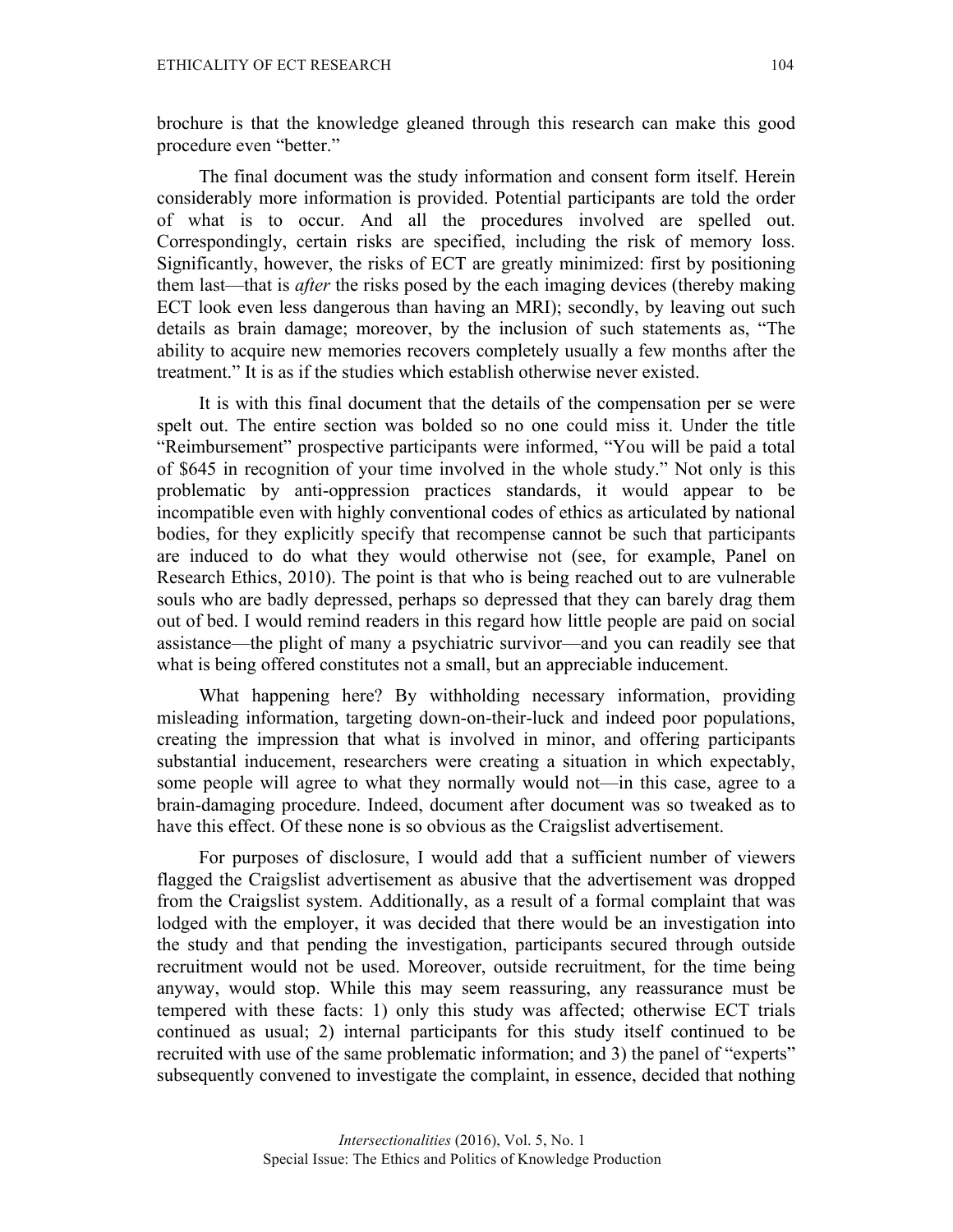wrong had happened (C. Zahn, personal communication, 24 August 2012).<sup>3</sup> The point here is, insofar as what was conveyed to me accurately depicts what the panel concluded—and I have no way of verifying this, for in typical institutional fashion, the report has been ruled confidential—the research practices as designed were not outside of what the profession deems to be acceptable practice. What follows, as frightening as this may seem, insofar as this is the case, what we have been analyzing here is not an extreme case (which would have been telling regardless, for extreme cases write large the problems inherent in more normative research). Indeed, what is far more worrisome, with the exception of depicting ECT as a reasonable line of work (which made the manipulation involved more obvious—hence the outcry), it is far closer to a "typical case." And I accordingly present it as such.

#### **Summation, Implications, Reflections**

This inquiry began by probing some salient truths about ECT, exposing false claims, and co-investigating and theorizing the purposes of such claims. On the basis of what was uncovered, the article proceeded to explore the ethicality of standard ECT research trials, and has demonstrated that profound unethicality typifies ECT research. What has been shown, to reiterate, is that the very choice of standard ECT research questions and the knowledge gleaned are inseparable from the desire to exert professional control over a vulnerable population. What goes along with this, "knowledge" both drawn on and re-created by the researchers constructs as benign what is actually injurious. In the process of engaging in such studies, correspondingly, participants are misled and exposed not simply to minor but substantial and ongoing harm. The article culminated in the investigation of a concrete case that amply demonstrates that conventional research practices with respect to ECT are not even ethically acceptable by most people's standards—never mind the far higher standards advocated by those of us committed to anti-oppression practices. The question of course arises—and I would comment briefly on this in ending: What would constitute "ethical ECT research"?

To begin with—and this hardly suffices—it would be research that does not physically harm the participants and in no way misleads them. Albeit obviously a variety of different methodologies are possible, some methodologies more readily lend themselves to decent treatment and empowerment than others and so deserve attention. Examples of approaches to research that would stand a better chance of culminating in ethical ECT research would be ones involving critical discourse analysis, narrative analysis, or participatory research. Secondary research that exposes the harm done by ECT is likewise apt, and indeed, this is a tack taken by many of the critics of ECT who conduct research—Breggin generally (e.g., 1991, 2007), and Ross (2006), for example. Whatever it be, using criteria generated by psychiatric "experts" will never lead to ethicality. More generally, for research in this area to be ethical, it must be driven not by the interests of the industry but the

 $3$  For this and other correspondence related to the complaint, see http://coalitionagainst psychiatricassault.files.wordpress.com/2014/07/burstow-institutional-correspondence.pdf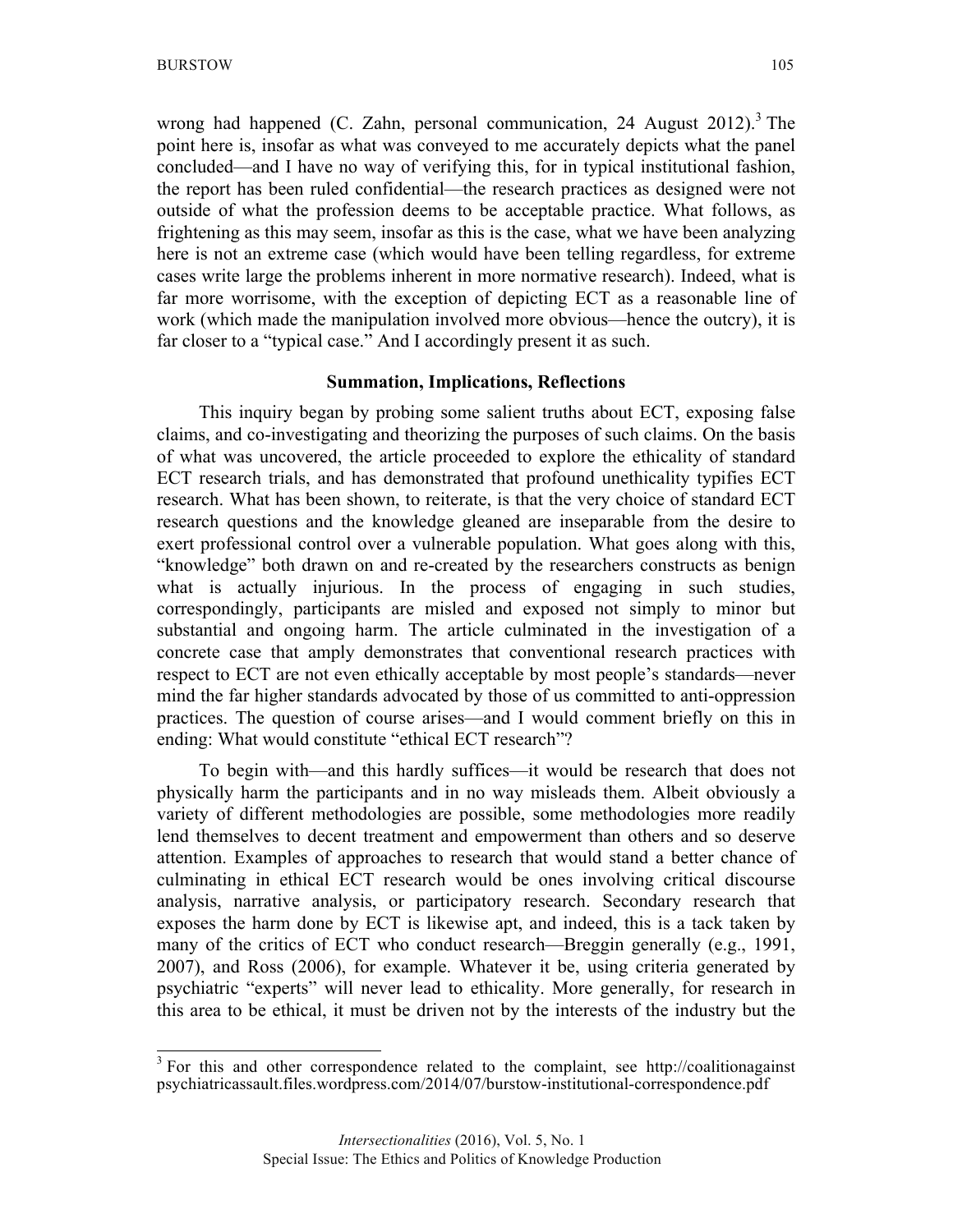desire and knowledge of the people who have been subjected to it (e.g., case studies that probe the lived experience of the memory impairment, thematic analysis of testimony given by survivors who have chosen to testify about the procedure or about their post-ECT lives; for an excellent example of the latter, see Froede  $\&$ Baldwin, 1999). Moreover, the standpoint (read: achieved standpoint) of the oppressed group needs to be maintained at all times. <sup>4</sup> Of special importance here are the standpoints of women and seniors, given that they are the primary target. That said, a particularly salient direction to consider—and one befitting anti-oppression researchers—is research specifically designed to help surface and legitimate the subjugated knowledge of the ECT survivor—and something good critical research still falls short of—optimally, to the point of knowledge insurrection (for a general discussion of knowledge insurrection, see Foucault, 1972, 1980). Minimally, as with any other areas, it is critical to turn to the oppressed themselves for direction, moreover, wherever feasible, to yield to that direction.

In ending, I would return to the situation with which this article began—the curious proposition facing the activist organization Ontario Coalition to Stop Electroshock decades ago. Survivors formed a critical mass in this organization; and the proposition put to OCSE was that we team up with a leading shock promoter to co-conduct an extensive empirical study that would show "once and for all," whether or not ECT was effective, also whether or not it was safe. All necessary safeguards, we were assured, would be put into place and "best research practices" would be followed. The psychiatrist-researcher who extended the invitation even promised to incorporate any measure that we thought wise. And so, what happened? Within minutes of beginning their deliberation, everyone to a person rejected the proposition.

What survivors and their allies knew, whether by bitter experience or by tapping into their better instincts as human beings, is that it is not all right to conduct research that in any way involves individuals being subjected to damage. By the same token, they knew that you do not team up and do research with people whose interests run counter to those of the vulnerable and the oppressed—a principle, I would add, that has broad implications for those of us in the social services. And finally, you do not do research to discover answers when the answers are already known—for besides that this is unnecessary, by its very nature, it suppresses discounted knowledge; it validates the industry; and it inevitably results in institutional capture (translation: falling into the discourse of the ruling regime; see Smith, 2005).

As one of the survivor OCSE members put it—and I cede to her the final word in this article, "C'mon people, nothing good can come of that."

<sup>&</sup>lt;sup>4</sup> Achieved standpoint is the special vision afforded by assuming the position of the oppressed, whether it be women, the proletariat, or psychiatric survivors, then in essence "researching up." For a helpful discussion of this type of standpoint theory as well as slightly different renditions of it, see, for example, Hartsock (2004) and Smith (2005).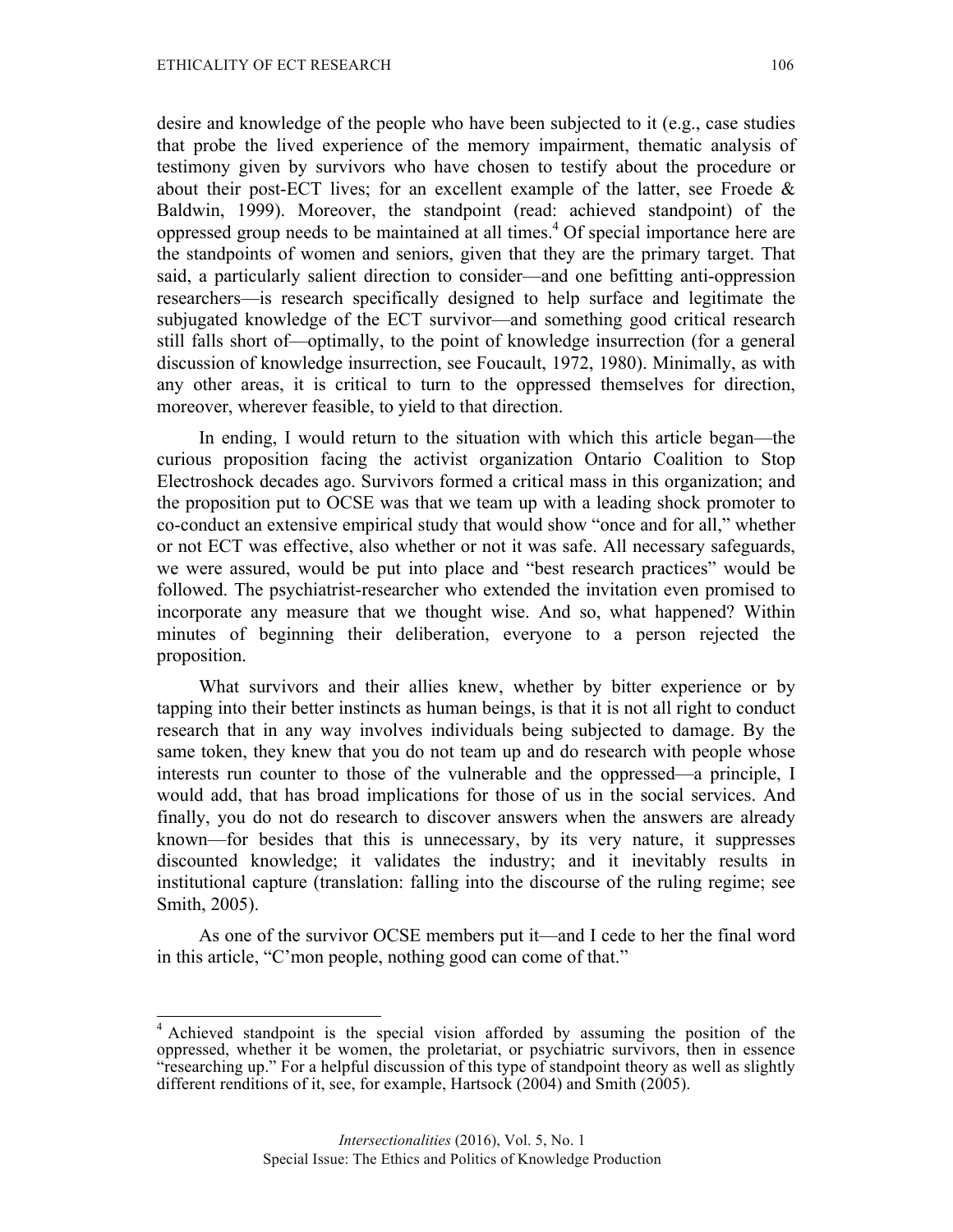#### **References**

- Abrams, R. (2002). *Electroshock therapy*. New York, NY: Oxford University Press.
- Andre, A. (2009). *Doctors of deception: What they don't want you to know about shock treatment*. New Brunswick, NJ: Rutgers University Press.
- Ben-Moshe, L., Chapman, C., & Carey, A. (2014). *Disability incarcerated*. New York, NY: Palgrave Macmillan.
- Breggin, P. (1991) *Toxic psychiatry*. New York, NY: St. Martins Press.
- Breggin, P. (2007). ECT damages the brain: Disturbing news for patients and shock doctors alike. *Ethical Human Psychology and Psychiatry*, *9*, 2007, 83–89.
- Burstow, B. (2006). Electroshock as a form of violence against women. *Violence Against Women*, 12 (4), 372–392.
- Burstow, B. (2015). *Psychiatry and the business of madness: An ethical and epistemological accounting.* New York, NY: Palgrave Macmillan.
- Coalition Against Psychiatric Assault. (2005). Narratives from inquiry into psychiatry. Retrieved from http://coalitionagainstpsychiatricassault.wordpress.com/articles /personal-narratives
- Ebaugh, F. (1942). Fatalities following electroconvulsive therapy. *Transactions of the American Neurological Association*, *68*, 36–41.
- Electro-convulsive Therapy Review Committee (1985). *Report of the Electroconvulsive Therapy Review Committee.* Toronto, ON: Author.
- Enns, M., & Reiss, J. (2011). *Electroconvulsive therapy*. Position paper. Ottawa, ON: Canadian Psychiatric Association. Retrieved from https://ww1.cpaapc.org/Publications/Position\_Papers/Therapy.asp
- Fink, M. (1957). A unified theory of the action of physiodynamic therapies. *Journal of Hillside Hospital*, *5*, 197–206.
- Fink, M. (2009). *Electroconvulsive therapy: A guide for practitioners and their patients*. New York, NY: Oxford University Press.
- Fink, M., Kahn, R., & Green, M. (1958). Experimental studies of the electroshock process. *Diseases of the Nervous System*, *19*, 113–118.
- Foucault, M. (1972). *The archeology of knowledge*. New York, NY: Harper & Row.
- Foucault, M. (1980). *Power/Knowledge*. New York, NY: Pantheon.
- Frank, L. (1978). *The history of shock treatment*. San Francisco, CA: Network Against Psychiatric Assault.
- Freeman, W. (1940). Brain-damaging therapeutics. *Diseases of the Nervous System*, *2*, 83–85.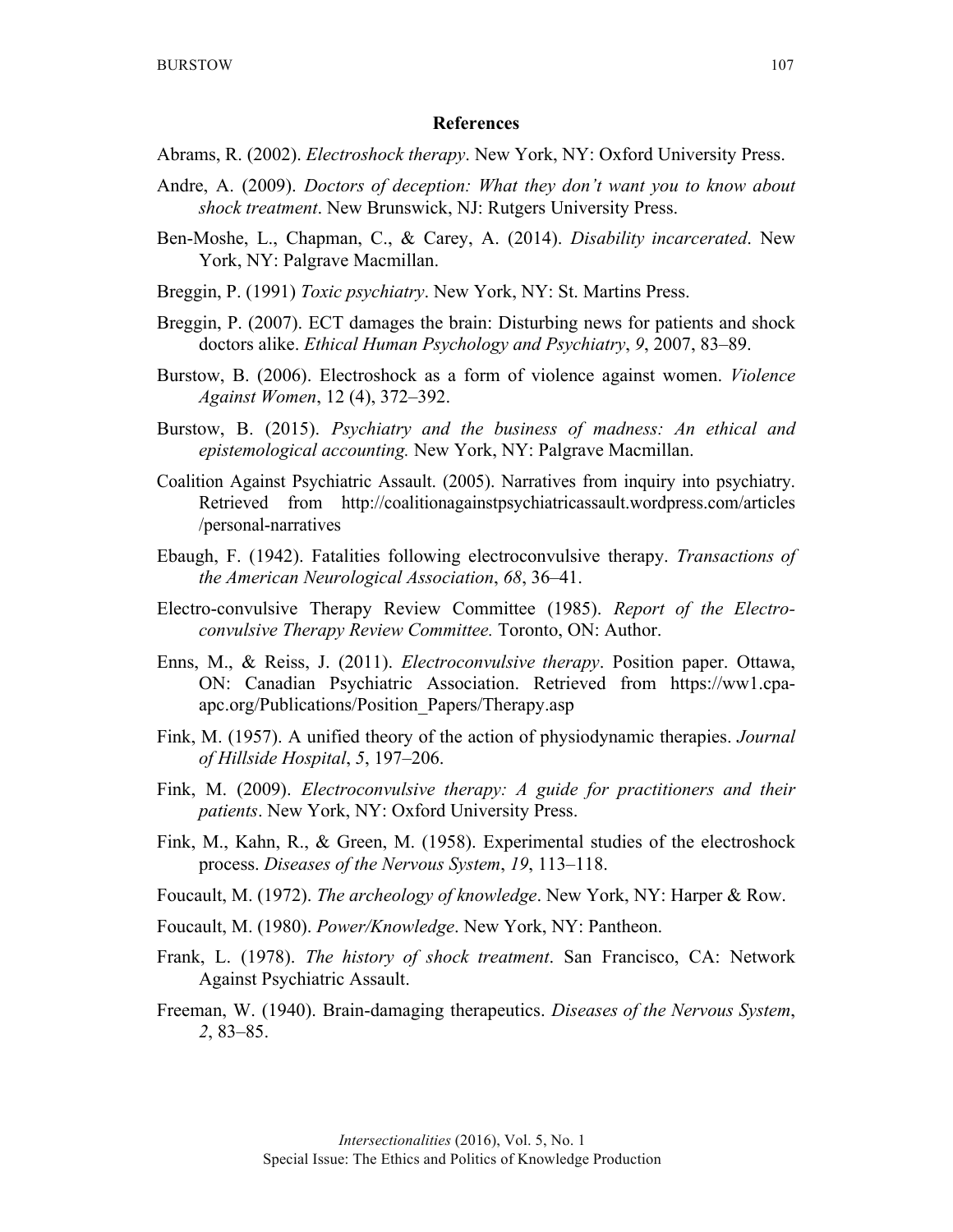- Froede, E., & Baldwin, S. (1999). Toronto public hearing on electroshock: Review and content analysis. *International Journal of Risk and Safety in Medicine*, *12*, 181–192.
- Funk, W. (1998). *What difference does it make?* Cranbrook, BC: Wild Flower Publishing.
- Hartsock, N. (2004). The feminist standpoint: Developing the ground for a specifically feminist historical materialism. In S. Harding (Ed.), *The feminist standpoint theory reader* (pp. 35–53). New York, NY: Routledge.
- Inquiry into Psychiatry. (2005). *Transcripts of testimony*. Toronto, ON: Coalition Against Psychiatric Assault. Retrieved from http://coalitionagainstpsychiatricassault .wordpress.com/articles/personal-narratives/
- Panel on Research Ethics. (2010). *Tri-council policy statement: Ethical conduct for research involving humans, 2nd ed.* (*TCPS2*). Ottawa, ON: Canadian Institutes of Health Research (CIHR), Natural Sciences and Engineering Research Council of Canada (NSERC), & Social Sciences and Humanities Research Council of Canada (SSHRC). Retrieved from http://www.pre.ethics.gc.ca/pdf/eng/tcps2/TCPS\_2\_FINAL\_Web.pdf
- Phoenix Rising Collective (Ed.). (1984). Testimony on electroshock. *Phoenix Rising*, *3&4*, 16A–22A.
- Read, J., & Bentall, R. (2010). The effectiveness of electroconvulsive therapy: A literature review. *Epidemiologia e Psichiatria Sociale*, *19*, 333 ff.
- Ross, C. (2006). The sham ECT literature: Implications for consent to ECT. *Ethical Human Psychology and Psychiatry*, *8*, 17–28.
- Sackeim, H., Prudic, J., Fuller, R., Kielp, J., Lavori, P., & Olfson, M. (2007). The cognitive effects of electroconvulsive therapy in community settings. *Neuropsychopharmacology*, *32*, 244–255.
- Schostak, J., & Schostak, J. (2008). *Radical research*. New York, NY: Routledge.
- Smith, D. (2005). *Institutional ethnography: A sociology for the people*. Lanham, MD: Altamira Press.
- Shorter, E., & Healy, D. (2007). *Shock therapy: A history of electroconvulsive treatment in mental illness*. Toronto, ON: University of Toronto Press.
- Van Daalen-Smith, C. (2011). Waiting for oblivion: Women's experiences with electroshock. *Journal of Mental Health Nursing*, *32*, 457–472.
- Warren, C. (1988). Electroconvulsive therapy, the self, and family relations. *Research in the Sociology of Health Care*, *7*, 283–300.
- Weitz, D. (2009). ECT statistics, Texas, 2008. Unpublished statistics released under the Freedom of Information Act. Austin, TX.